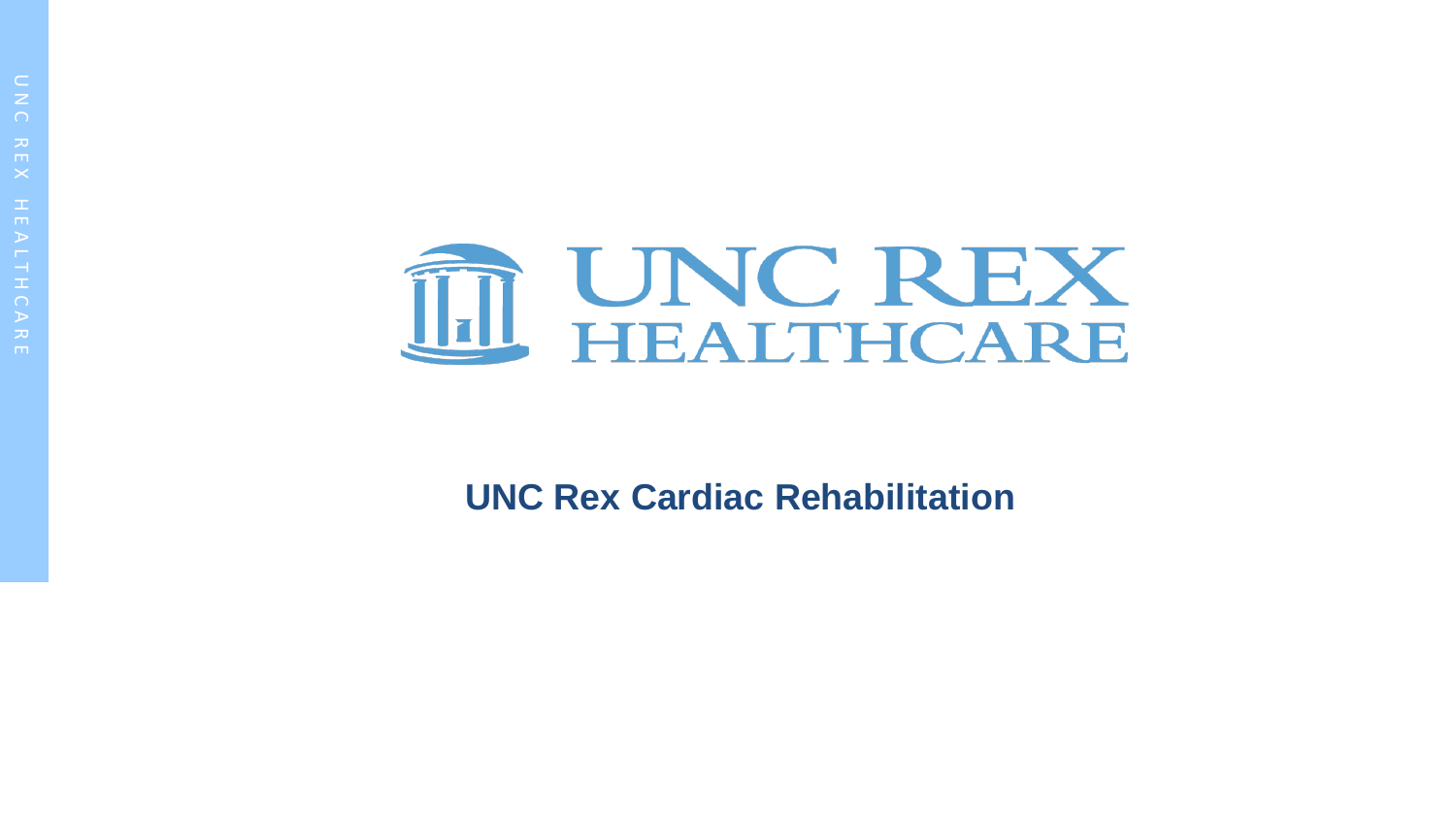## **Welcome to Cardiac Rehabilitation**

The purpose of this program is to help you achieve a higher level of fitness, decrease modifiable risk factors, improve nutritional habits and adapt a healthier lifestyle.

This program includes a combination of exercise training, education and coaching to help you recover and adopt healthier habits. The key messages are eating healthy, staying active, managing stress, quitting smoking and taking medications as directed.

## **Medical evidence suggests that regular aerobic exercise:**

- Improves your heart health
- Decreases modifiable risk factors
- Improves collateral circulation
- Decreases risks of other cardiovascular events

## **Other potential benefits include:**

- Weight management
- Decreased anxiety and depression
- Improved overall well being

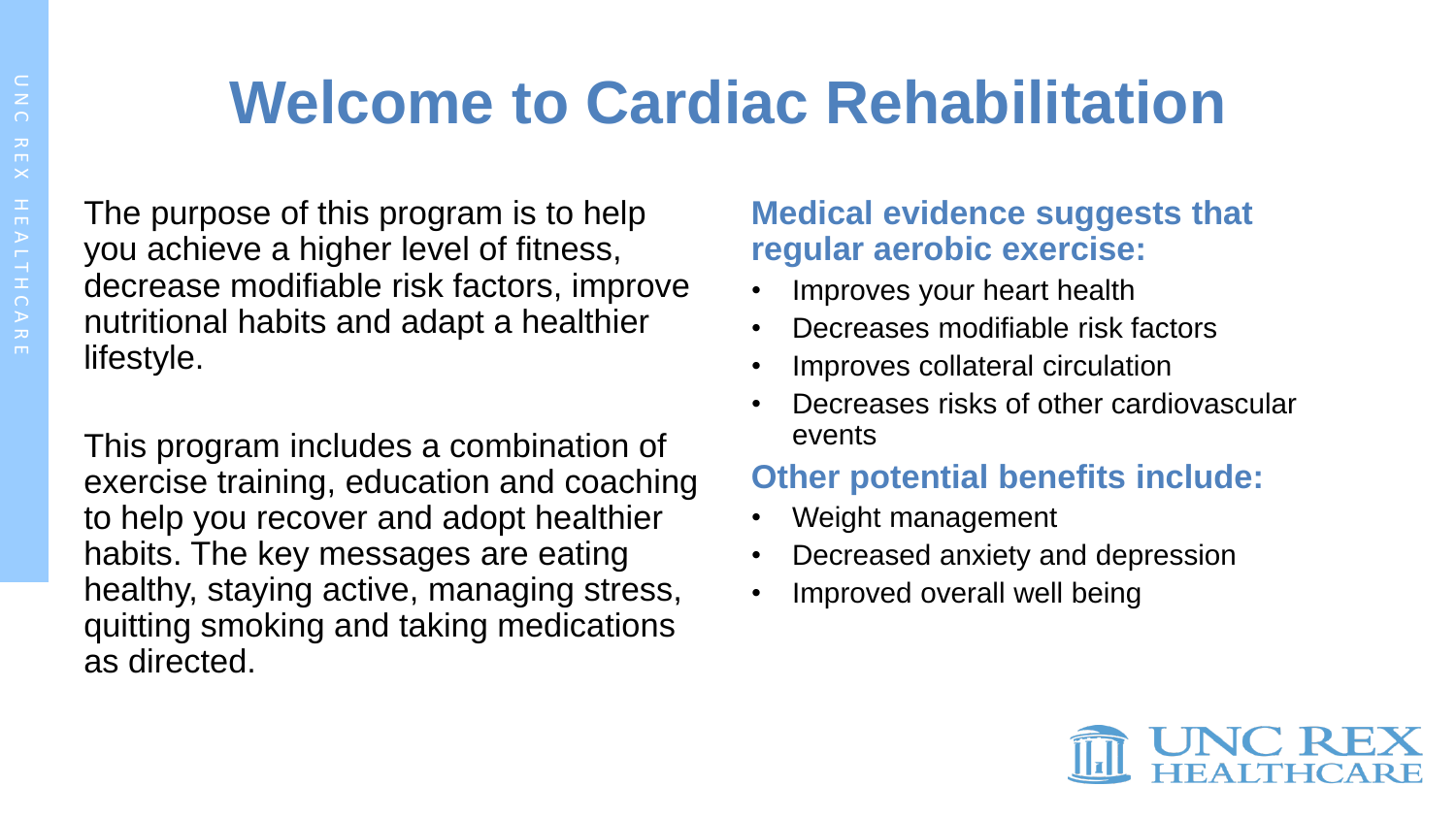

- Complete an initial 90 minute consultation with a cardiac rehab therapist.
- You will be scheduled for monitored exercise sessions and receive access to education modules on various topics of heart health.
- $\triangleright$  Exercise sessions meet 2-3 times a week for a period of 8-12 weeks.
- *Make a commitment* to engage in a regular exercise routine, review online education sessions and videos.